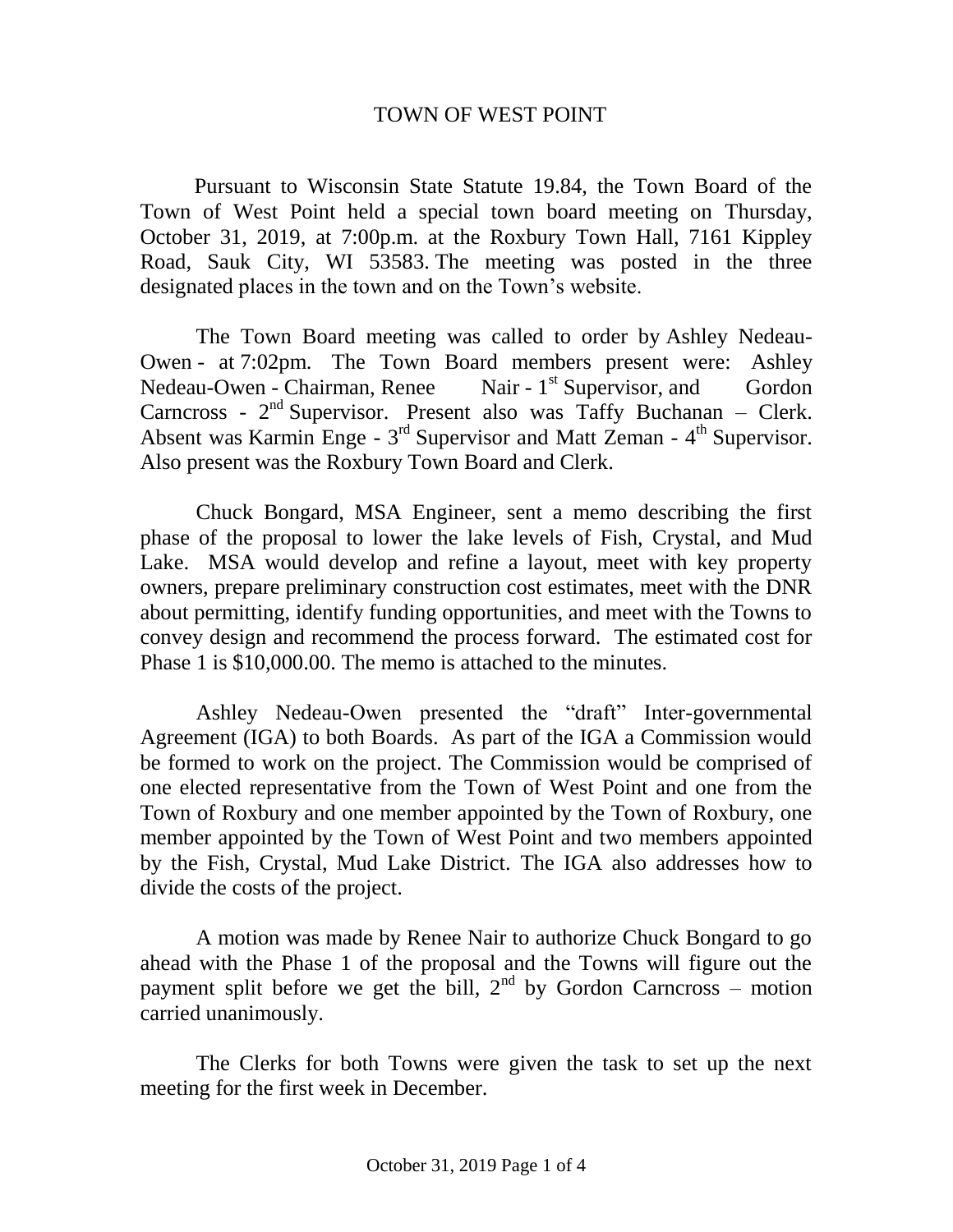A motion was made by Renee Nair to adjourn the October 31, 2019 Special Town Board meeting at 8:29p.m., 2nd by Gordon Carncross motion carried unanimously.

> Respectfully Submitted By *Taffy Buchanan,* Town Clerk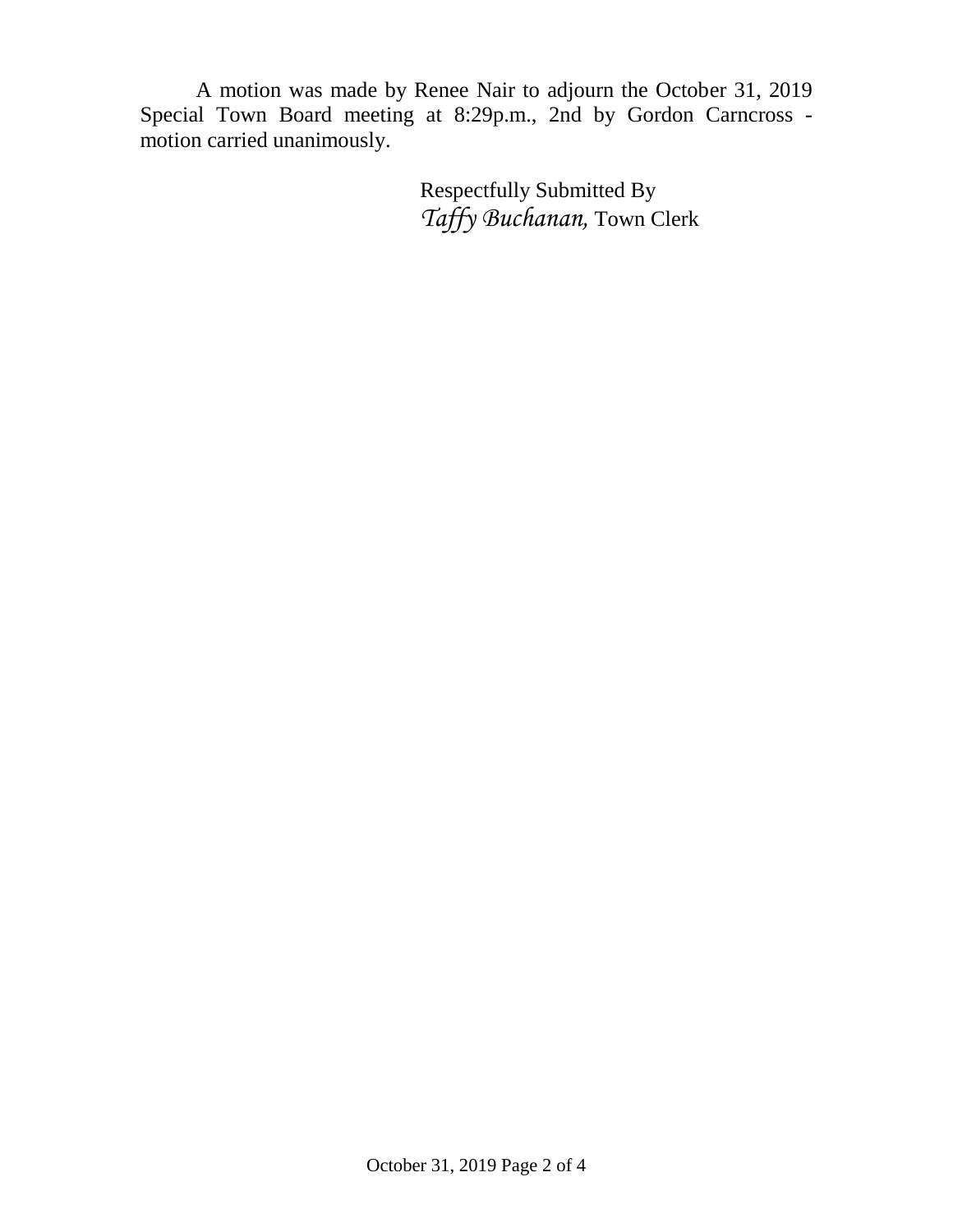

October 23, 2019

**Ervin Breunig** Town of Roxbury Chair 7167 Kippley Road Sauk City, WI 53583

Ashley Nedeau-Owen Town of West Point Chair N2114 Rausch Road Lodi, WI 53555

Fish - Crystal - Mud Lakes Flood Mitigation Re:

Dear Town Chairs and Members of the Respective Town Boards:

I am writing in accordance with our discussion at the Special Joint Meeting on October 17th, to provide a scope of services for the first phase of a potential flood mitigation project for the combined lake system in the Townships.

My understanding, and the basis of this scope of services, is that the proposed long term solution to the rising lake levels will be a gravity outfall from the lake system to the Wisconsin River. The proposed outfall could include a combination of buried pipes and open ditch construction and would be designed with the intention of returning the lake system to historic levels that once allowed for safe passage on the Town Road systems and public enjoyment of the lakes.

MSA proposes the following scope of services for this initial phase:

Develop and refine a conceptual layout (plan and profile) and preliminary pipe and inlet structure sizing for the gravity outfall, including the identification of impacted properties along the route.

Meet with key property owners (Lycon and Dane County) to convey the design and solicit feedback. (2 meetings included)

Prepare a preliminary construction cost estimate based on the proposed design.

Meet with the Department of Natural Resources to verify permitting requirements.

Identify potential funding opportunities

Meet jointly with the Townships to convey the design and to recommend the process forward. (2 meetings included)

## o Estimated Cost \$10,000

It would be the intention of the work in this phase to provide a basis from which to solicit funding for the project. The work under this scope does not include grant applications which would be covered under a future agreement with the Townships if this project moves forward. This scope

0 2019 MSA Professional Services<br>P:\999.0012 - Bongard/Roxburyl.tr FishCrystalMud PSA 102219.doox

South Boulevard boo, WI 53913

(608) 356-2771 (800) 362-4505 (608) 356-2770

.msa-ps.com